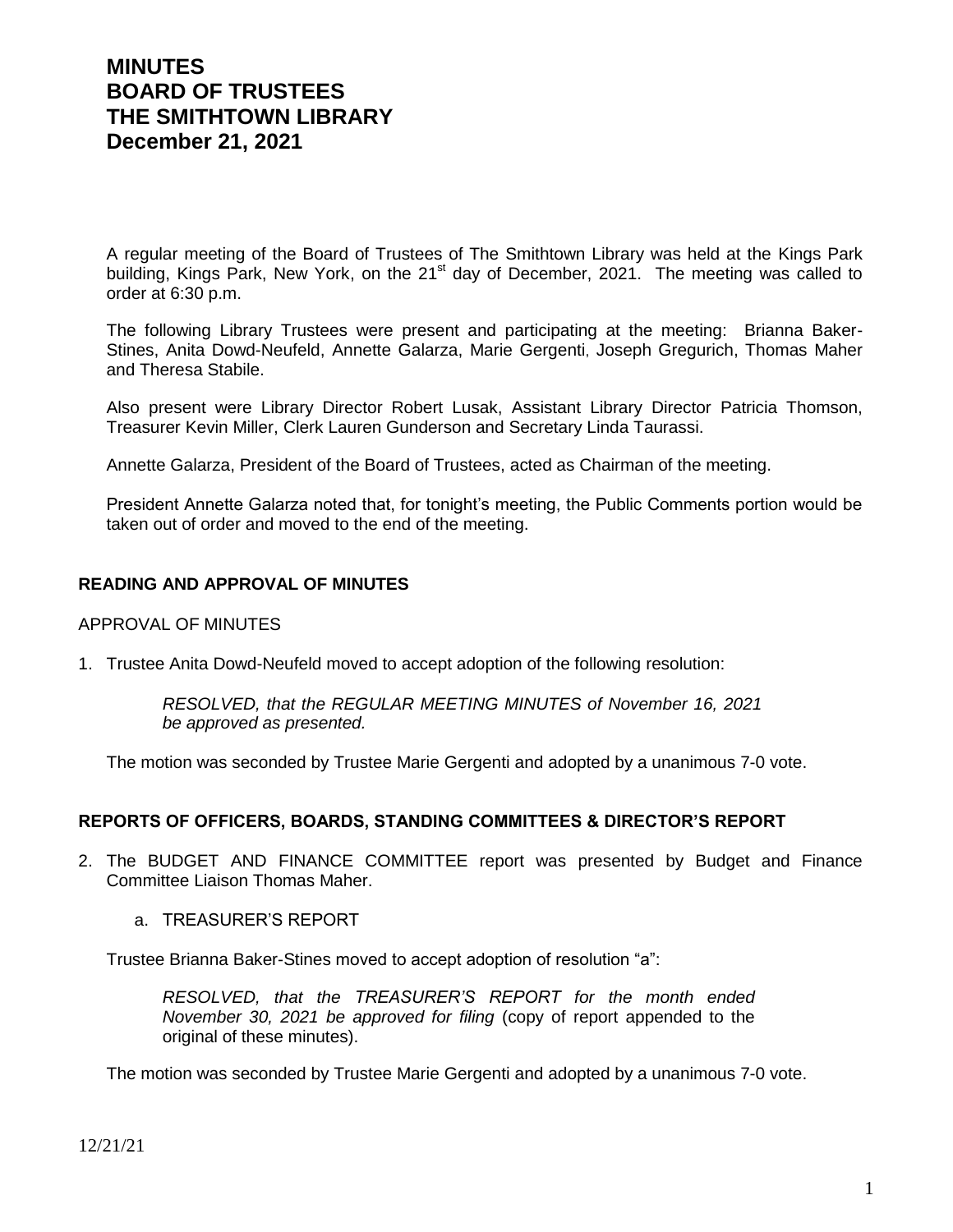b. WARRANTS

Trustee Theresa Stabile moved to accept adoption of resolution "b":

*RESOLVED, that the following WARRANTS be approved for payment (appended):*

|     | Warrant #21-December      | ("L" fund) PREPAYS                       | \$25,480.31  |
|-----|---------------------------|------------------------------------------|--------------|
| ii. | Warrant #21-December      | ("L" fund) WARRANT                       | \$206,251.58 |
|     | iii. Warrant #21-December | ("M" fund) WARRANT                       | \$ 1.977.55  |
|     | iv. Warrant #21-December  | (PAYROLL #24 - 11/26/2021)               | \$273,921.92 |
|     | v. Warrant #21-December   | (PAYROLL #25 - 12/10/2021) \$ 271,471.00 |              |

The motion was seconded by Trustee Thomas Maher and adopted by a unanimous 7-0 vote.

- 3. The PERSONNEL COMMITTEE report was presented by Personnel Committee Liaison Brianna Baker-Stines.
	- a. PERSONNEL CHANGES

Trustee Theresa Stabile moved to accept adoption of resolution "a":

*RESOLVED, that the following PERSONNEL changes be approved as presented:*

#### *Full-time appointments:*

- *i. Full-time appointment of TBD to the position of Custodial Worker I, at either an entry-level annual rate of pay of \$36,939.00, or an annual*  rate of pay commensurate with the current Collective Bargaining *Agreement, effective date TBD (to fill the vacancy created by the sudden passing of Custodial Worker I* José Escalante*).*
- *ii. Full-time appointment of TBD to the position of Custodial Worker I, at either an entry-level annual rate of pay of \$36,939.00, or an annual*  rate of pay commensurate with the current Collective Bargaining *Agreement, effective date TBD.*

#### *Part-time appointment:*

*iii. Part-time appointment of* **Julia Corbisiero** *to the position of Page, Kings Park building, at an hourly rate of pay of \$15.00, effective January 3, 2022 (to fill the vacancy created by the resignation of Ava Muffoletto, effective 12/8/21).*

#### *Resignations:*

- *iv. Resignation of Michael D'Elia, Groundskeeper I, effective November 19, 2021.*
- *v. Resignation of Ava Muffoletto, Page, Kings Park building, effective December 6, 2021.*

The motion was seconded by Trustee Thomas Maher and adopted by a unanimous 7-0 vote.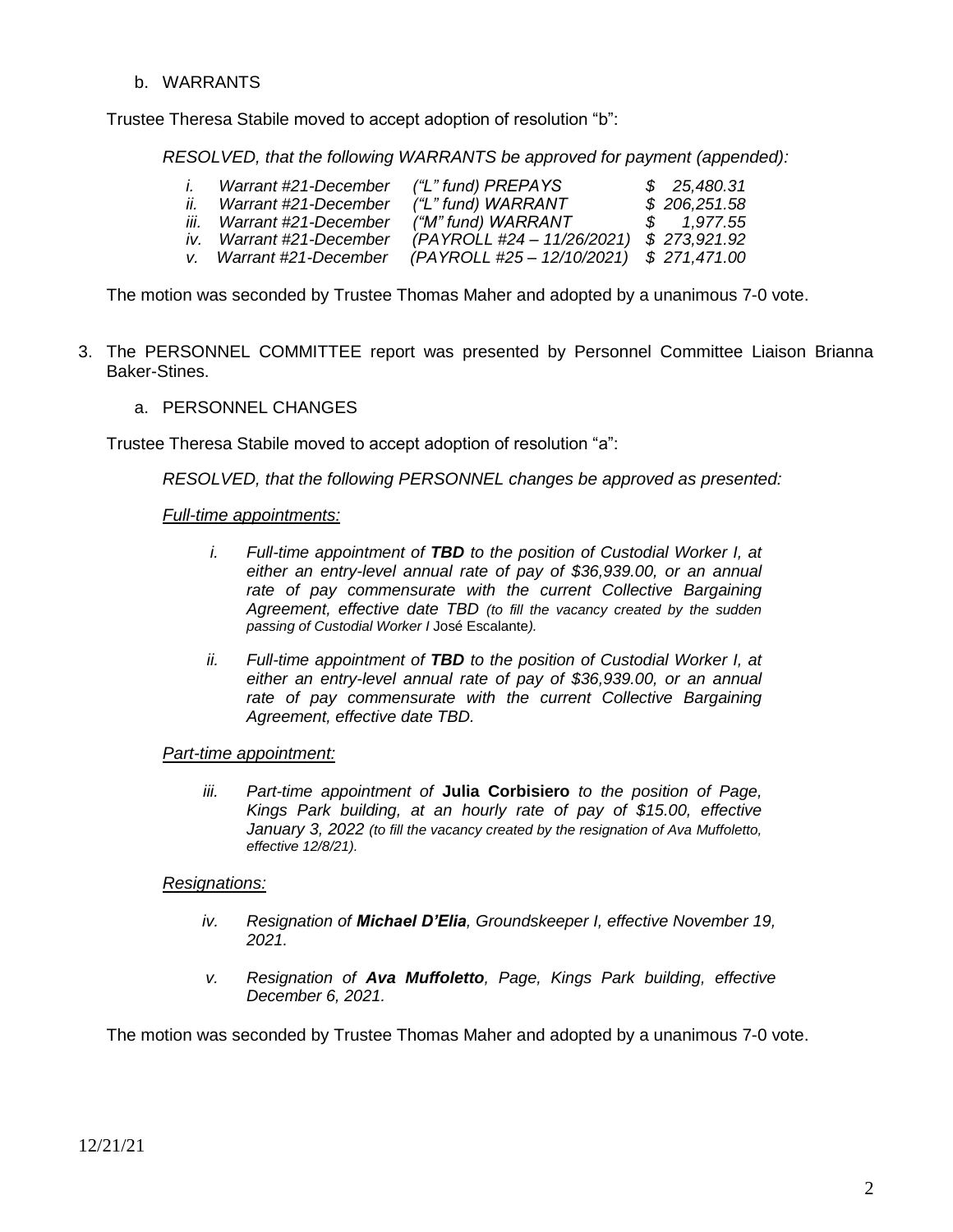b. CONFERENCE / WORKSHOP / WEBINAR ATTENDANCE REQUESTS

Trustee Theresa Stabile moved to accept adoption of the following resolution:

*RESOLVED, that the following conference and examination requests set forth hereinafter are hereby approved:*

- *i. That Librarian I Rachel Cecchini, Reference Department/Teen Services, Commack building, be authorized to attend, nunc pro tunc, on paid release time, the Reference and Adult Services Division of the Suffolk County Library Association (RASD) Annual Luncheon, to be held at Bayport-Blue Point Library, Blue Point, NY, on December 7, 2021, with reimbursement for actual and necessary expenses not to exceed \$24.00.*
- *ii. That Librarian II Lindsay Christ, Reference Department/Teen Services, Kings Park building, be authorized to attend, nunc pro tunc, on paid release time, a Food Manager's Exam, sponsored by the Suffolk County Department of Health, to be held in Yaphank, NY, on December 8, 2021, with reimbursement for actual and necessary expenses not to exceed \$51.00.*

The motion was seconded by Trustee Anita Dowd-Neufeld and adopted by a unanimous 7-0 vote.

- 4. There was no report of the BUILDINGS AND GROUNDS COMMITTEE
- 5. The COMMUNICATIONS COMMITTEE report was presented by Communications Committee Liaison Theresa Stabile.

Trustee Thomas Maher moved to accept adoption of the following resolution:

a. Donation – Norman Keil Nurseries

*RESOLVED, that the Board of Trustees of The Smithtown Library does hereby graciously accept and thank Norman Keil Nurseries for their generous donation of thirty-eight (38) poinsettia plants and thirty-six (36) dwarf Alberta spruce trees to be divided among all Library buildings; and be it*

*FURTHER RESOLVED, that the Board of Trustees of The Smithtown Library extends their appreciation for the past support received from Norman Keil Nurseries.*

The motion was seconded by Trustee Brianna Baker-Stines and adopted by a unanimous 7-0 vote.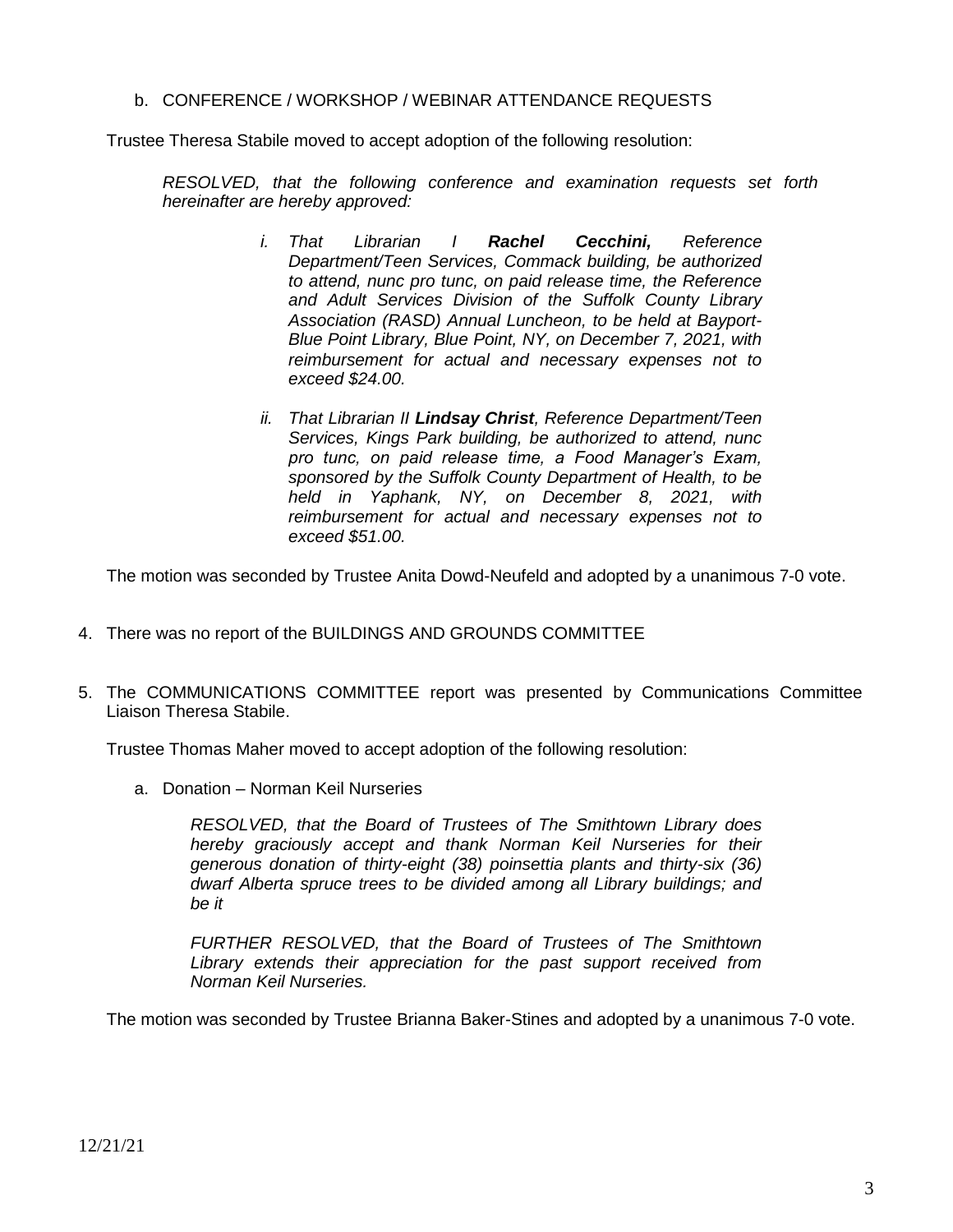## 6. DIRECTOR'S REPORT

Before the presentation of his Director's Report (copy of Director's report appended to the original of these minutes), Library Director Robert Lusak noted the recent passing of beloved Kings Park staff member Jose Escalante. A moment of silence was observed in his honor

#### NOTE: At 6:55 p.m. Trustee Marie Gergenti stepped out of the meeting

### **UNFINISHED BUSINESS**

#### 7. REVISED POLICY – **Maintenance Of Public Order On Library Property** [Policy 700-10] (2nd reading)

Note: Revisions are noted in underlined bold font; deletions are noted with a strikethrough

Trustee Brianna Baker-Stines moved to waive the reading of the revised Maintenance of Public Order on Library Property Policy [Policy 700-10]. The motion was seconded by Trustee Thomas Maher and adopted by a unanimous 6-0 vote.

Trustee Theresa Stabile moved to accept adoption of the revised Maintenance of Public Order on Library Property Policy [Policy 700-10]. The motion was seconded by Trustee Brianna Baker-Stines and adopted by a unanimous 6-0 vote.

#### *STATUTORY AUTHORITY*

*The Board of Trustees of The Smithtown Library hereby adopts rules and regulations for the maintenance of order on Library property and to promulgate penalties for violations under the authority of NY Education Law §.*

#### *RULES AND REGULATIONS*

*COVID-19 Safety. All Library patrons and visitors on Library property must adhere to all the rules and regulations outlined in the Library's COVID-19 Re-Opening Safety Plan. The rules and regulations in the COVID-19 Re-Opening Safety Plan are to supersede the rules and regulations set forth in this policy and will be enforced as long as the Smithtown Library Board of Trustees deems necessary.*

*The Board of Trustees of The Smithtown Library has adopted the following rules and regulations:*

- **1.** *Behavior and Conduct: No person, either singly or in concert with others, shall:*
	- a. *Fail to comply with the lawful directives of Library supervisors or staff.*
	- b. *Sleep for prolonged periods of time.*
	- c. *Make unreasonable noise, use abusive or obscene language, make obscene gestures, or undertake an act of violence or breach of the peace on Library property.*
	- d. *Possess or use an alcoholic substance, an illicit narcotic substance, or a dangerous weapon or instrumentality on Library property.*
	- e. *Willfully misuse, mar, deface, damage or destroy Library property or equipment.*
	- f. *Disrupt, interfere with, or attempt to prevent the orderly conduct of lectures, patrons, meetings, or public events conducted at the Library.*
	- g. *Make excessive noise or undertake acts that are distracting or disruptive to an environment conducive to reading and study.* 
		- i. *Normal conversational noise levels are permitted for reference and circulation services only. Headphones and laptop computers may be used in the Library; however, noise from headphones and laptop computers must not be audible to others.*
		- ii. *No talking or whispering is allowed in areas of the Library designated as "silent" study spaces.*
		- iii. *Cellular telephones may not be used anywhere in the Library except in cases of police or fire emergency.*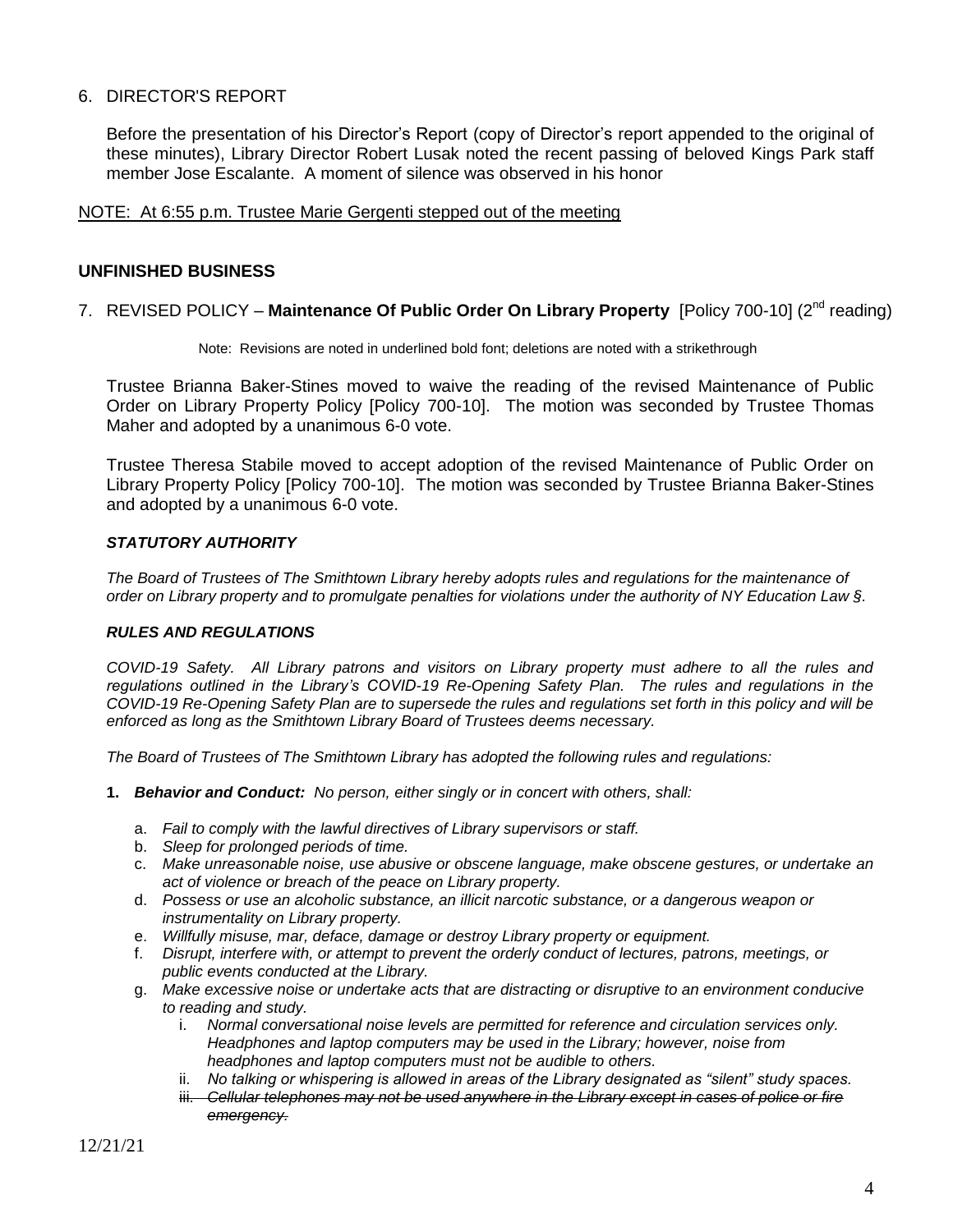- iv. *No running, dancing or physical exercise is permitted within the Library unless undertaken in conjunction with a Library sponsored program.*
- v. *Snoring is not permitted.*
- **2.** *Proper Dress, Foods and Beverages; Animals: The Board of Trustees of The Smithtown Library prohibits the following:*
	- a. *Dress/Hygiene. Entry into the Library shall, at all times, require regularly-accepted foot and bodily coverings; hygiene that is not disturbing to patrons or staff is to be observed.*
	- b. *Foods and Beverages. The eating of foods and/or drinking of beverages is not permitted in the public service areas. The eating and drinking of small snacks and covered drinks similar to those made available in the Library micro market is permitted, except in computer areas.*
	- c. *Animals. Except for service animals, no animals shall be brought into the Library.*
	- d. *Smoking: No smoking of any nature is permitted in Library buildings or on Library grounds. This includes but is not limited to, e-cigarettes, i.e., vaping.*
- **3.** *Loitering; Trespassing: The Board of Trustees of The Smithtown Library prohibits:*
	- a. *Loitering. Section 240.35 Penal Law provides in relevant part that any person who loiters in or about a building in violation of rules and regulations is guilty of disorderly conduct. It is expected that all patrons will engage in activity that are related to Library functions.*
	- b. *Trespassing. Section 140.05 Penal Law provides in relevant part that any person who unlawfully enters into or remains unlawfully in or upon the premises is guilty of trespass.*
- **4.** *Punitive Action: Violation of any of the Rules and Regulations, as adopted by the Trustees of The Smithtown Library, may result in the following:*
	- a. *Immediate ejection from the Library's property.*
	- b. *Prohibition of entry upon Library property for a stated term.*
	- c. *Civil and/or criminal prosecution.*
	- d. *Impositions of those penalties deemed appropriate by the Library Board of Trustees.*
- *5. Distribution of non-library materials, gathering of signatures for petitions, etc.: The following activities are permitted only when authorized by the Library's Board of Trustees or Library Director:*
	- *Distribution of non-Library related leaflets/fliers/materials.*
	- *Solicitation of opinions through interviews or surveys on Library property.*
	- *Solicitation of or the gathering of signatures for petitions on Library property.*
	- *Solicitation of donations.*
	- *Selling products or services.*

#### **NEW BUSINESS**

#### NOTE: Trustee Marie Gergenti re-entered the meeting at 6:59 p.m.

8. DISCUSSION – CSEA Unit 8349 – Juneteenth Federal Holiday

In view of the fact that Juneteenth is now a federal holiday, the CSEA Smithtown Library Unit has requested the Library Board's consideration in recognizing Juneteenth as a holiday and subsequently closing all library buildings on that day. After discussion it was agreed that the Library Board is in support of the holiday; however, they will await final determination of whether or not to remain open on Juneteenth pending financial figures pertaining to the cost of compensating the staff for the holiday.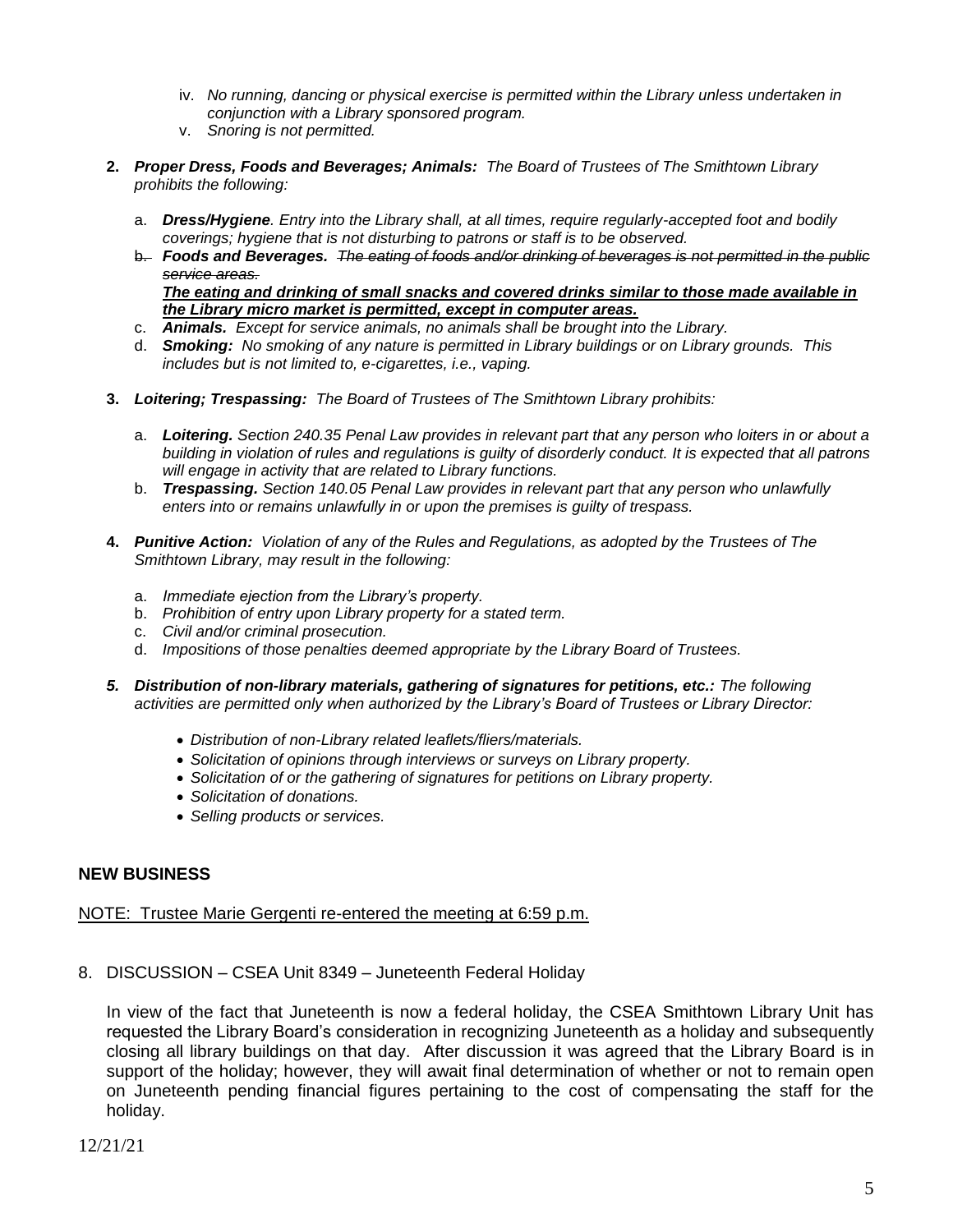9. PRESENTATION: Resolution of Appreciation – Annette Galarza, Library Trustee

Library Board Vice President Anita Dowd-Neufeld presented a Resolution of Appreciation for Library Board President Annette Galarza:

Trustee Brianna Baker-Stines moved to accept adoption of the following resolution:

*WHEREAS, Annette Galarza has been a member of the Board of Trustees of The Smithtown Library from January 1, 2019 through December 31, 2021; and*

*WHEREAS, during her three years serving on the Board of Trustees of The Smithtown Library, which included one year serving as President of the Board, and*

*WHEREAS, her dedicated service earned the admiration and respect of her fellow trustees, as well as library staff; now therefore be it*

*RESOLVED, that the Board of Trustees of The Smithtown Library extends a unanimous vote of thanks to Annette Galarza for her years of dedicated service to the community; and be it*

*FURTHER RESOLVED, that this resolution becomes a part of the permanent record of the minutes of this meeting.*

The motion was seconded by Trustee Joseph Gregurich and adopted by a unanimous 7-0 vote.

10. PRESENTATION: Resolution of Appreciation – Theresa M. Stabile, Library Trustee

Library Board Vice President Anita Dowd-Neufeld presented a Resolution of Appreciation for Trustee Theresa Stabile:

Trustee Brianna Baker-Stines moved to accept adoption of the following resolution:

*WHEREAS, Theresa M. Stabile has been a member of the Board of Trustees of The Smithtown Library from January 1, 2019 through December 31, 2021; and*

*WHEREAS, during her three years serving on the Board of Trustees of The Smithtown Library, her dedicated service earned the admiration and respect of her fellow trustees, as well as library staff; now therefore be it*

*RESOLVED, that the Board of Trustees of The Smithtown Library extends a unanimous vote of thanks to Theresa M. Stabile for her years of dedicated service to the community; and be it*

*FURTHER RESOLVED, that this resolution becomes a part of the permanent record of the minutes of this meeting.*

The motion was seconded by Library Board President Annette Galarza and adopted by a unanimous 7-0 vote.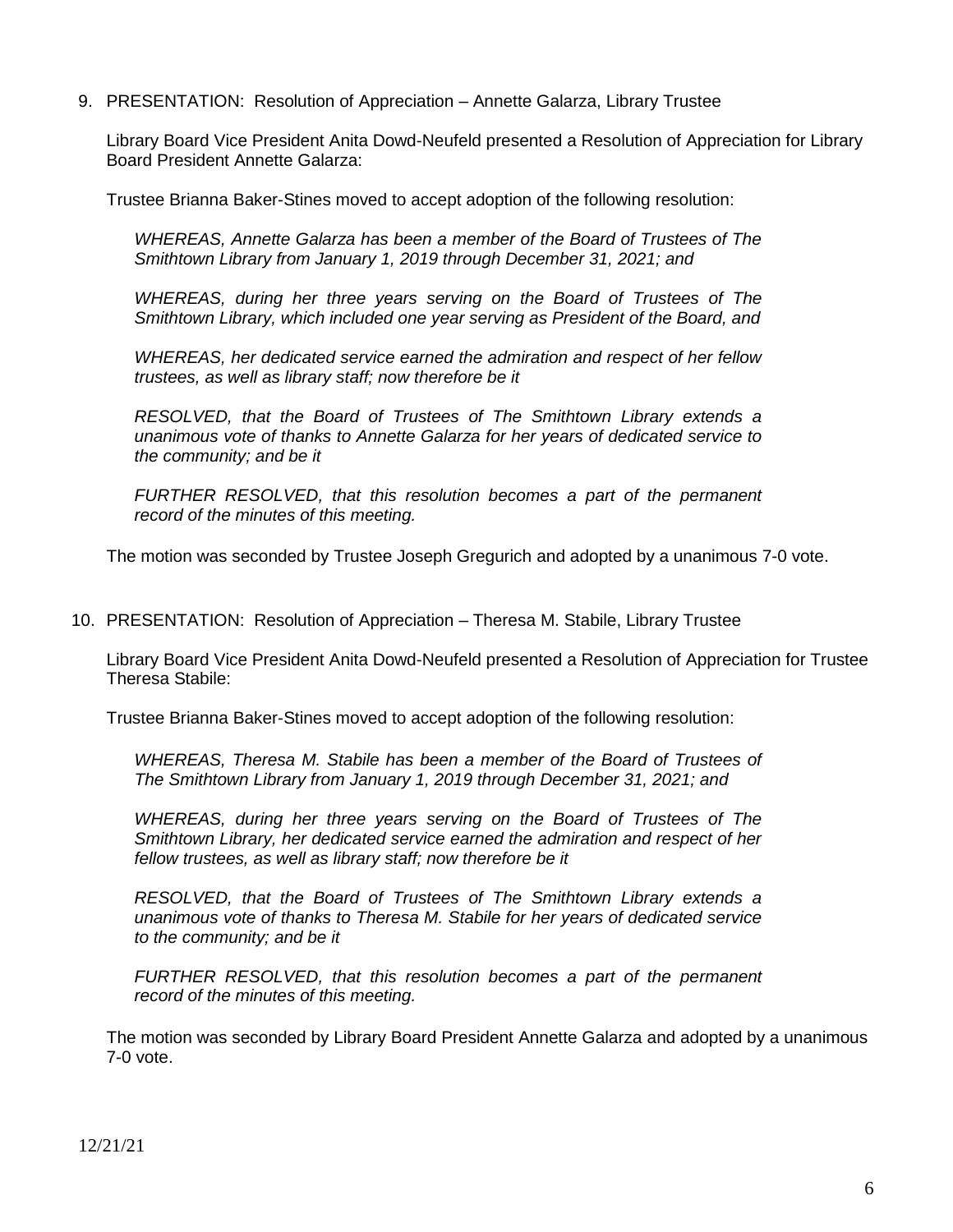11. PRESENTATION: Memorial Resolution – José Escalante

Library Board President Annette Galarza presented a memorial resolution for José Escalante.

Trustee Joseph Gregurich moved to accept adoption of the following resolution:

*WHEREAS, The Smithtown Library lost a valued staff member with the passing of José Escalante; and*

*WHEREAS, having begun his tenure with The Smithtown Library on March 30, 2013, as a Custodial Worker I on a call-in basis; and*

*WHEREAS, on February 27, 2018 was appointed to a full-time Custodial Worker I position; and*

*WHEREAS, during his eight years of dedicated service, he had earned the respect of his colleagues and co-workers; and*

*WHEREAS, the great effort and enthusiasm José Escalante put into caring for the grounds of the Kings Park building resulted in a beautifully landscaped property for the community to enjoy; now therefore be it*

*RESOLVED, that the Board of Trustees of The Smithtown Library does hereby recognize the contributions of José Escalante over the course of his employment and mourns his death; and be it*

*FURTHER RESOLVED, that the Board of Trustees of The Smithtown Library extends its sincerest condolences to José Escalante's family and friends.*

The motion was seconded by Trustee Anita Dowd-Neufeld and adopted by a unanimous 7-0 vote.

Library Director Robert Lusak reported that the Kings Park staff wished to remember José Escalante with a memorial on the grounds of the Kings Park building. The Library Director noted he would keep the Library board updated on the plans, which have not yet been determined.

12. RESOLUTION: 2022 Yearly Planner

Trustee Theresa Stabile moved to accept adoption of the following resolution:

*RESOLVED, that the 2022 YEARLY PLANNER be approved as presented*  (appended).

*(*Note: due to the Library's budget and trustee election in October, the October regular board meeting is held on the fourth Tuesday of the month instead of the third Tuesday as per Library Board of Trustees resolution dated September 27, 2007).

The motion was seconded by Trustee Brianna Baker-Stines and adopted by a unanimous 7-0 vote.

# **PUBLIC COMMENTS**

Public comments were given